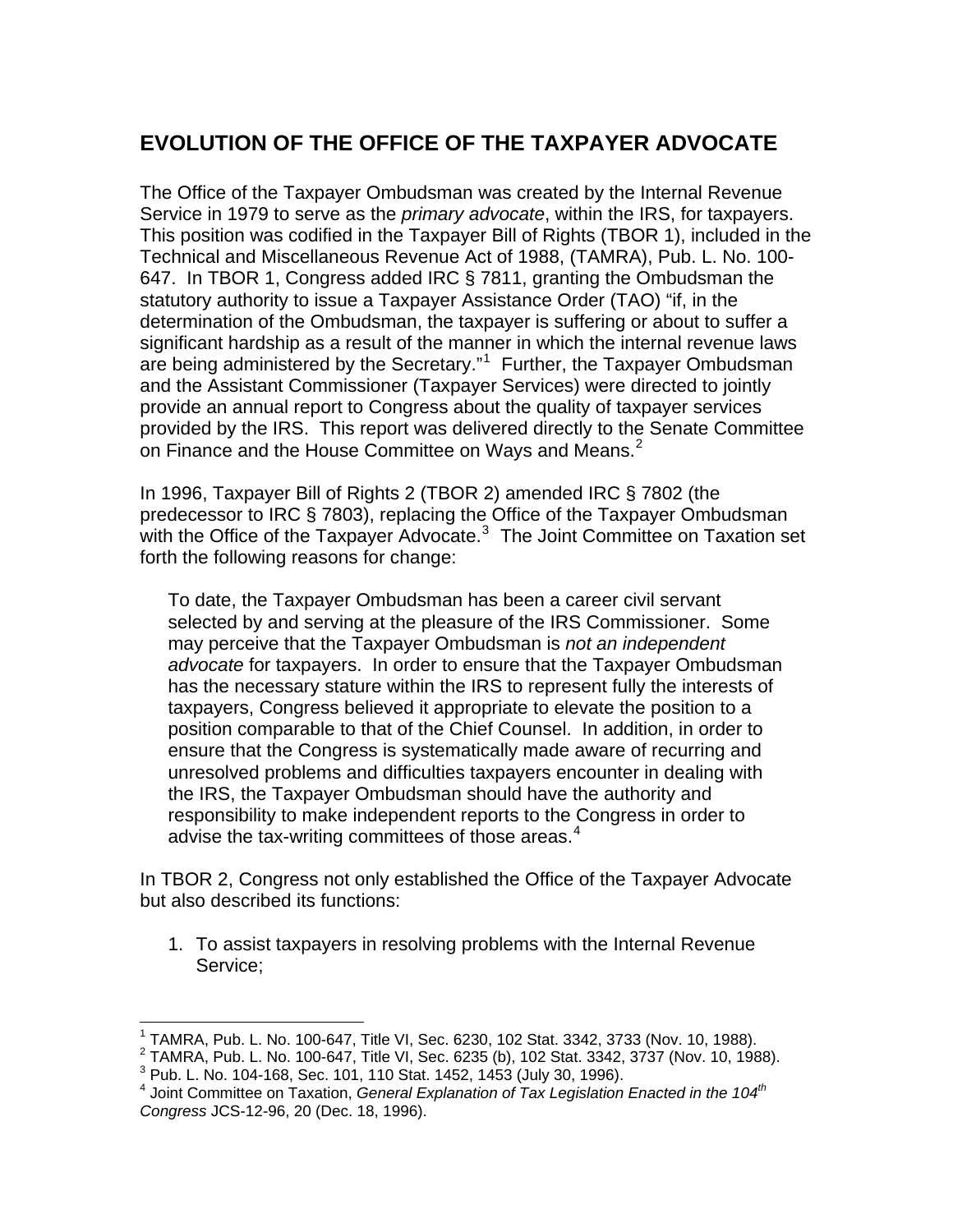- 2. To identify areas in which taxpayers have problems in dealings with the Internal Revenue Service;
- 3. To the extent possible, propose changes in the administrative practices of the IRS to mitigate those identified problems; and
- 4. To identify potential legislative changes which may be appropriate to mitigate such problems.<sup>[5](#page-1-0)</sup>

Congress did not provide the Taxpayer Advocate with direct line authority over the regional and local Problem Resolution Officers (PROs) who handled cases under the Problem Resolution Program. At the time of the enactment of TBOR 2, Congress believed it sufficient to require that "all PROs should take direction from the Taxpayer Advocate and that they should operate with sufficient independence to assure that taxpayer rights are not being subordinated to pressure from local revenue officers, district directors, etc."[6](#page-1-1)

TBOR 2 also replaced the joint Assistant Commissioner / Taxpayer Advocate report to Congress with two annual reports to Congress issued directly and independently by the Taxpayer Advocate. The first report is to contain the objectives of the Taxpayer Advocate for the fiscal year beginning in that calendar year. This report is to provide full and substantive analysis in addition to statistical information and is due not later than June 30 of each calendar year. The second report is on the activities of the Taxpayer Advocate during the fiscal year ending during that calendar year. The report must identify the initiatives the Taxpayer Advocate has taken to improve taxpayer services and IRS responsiveness, contain recommendations received from individuals who have the authority to issue a Taxpayer Assistance Order (TAO), describe in detail the progress made in implementing these recommendations, contain a summary of at least 20 of the most serious problems which taxpayers have in dealing with the IRS, include recommendations for such administrative and legislative action as may be appropriate to resolve such problems, describe the extent to which regional problem resolution officers participate in the selection and evaluation of local problem resolution officers, and include other such information as the Taxpayer Advocate may deem advisable. The stated objective of these reports is "for Congress to receive an unfiltered and candid report of the problems taxpayers are experiencing and what can be done to address them. The reports by the Taxpayer Advocate are not official legislative recommendations of the Administration; providing official legislative recommendations remains the responsibility of the Department of Treasury."[7](#page-1-2)

Finally, TBOR 2 amended IRC § 7811, extending the scope of the Taxpayer Assistance Order (TAO), by providing the Taxpayer Advocate with broader authority "to affirmatively take any action as permitted by law with respect to

<sup>&</sup>lt;u>5</u><br><sup>5</sup> Pub. L. No. 104-168, Sec. 101, 110 Stat. 1452, 1453-54 (July 30, 1996).<br><sup>6</sup> Jeint Committee on Toyotian, Conaral Evalenction of Toy Lagislation En

<span id="page-1-1"></span><span id="page-1-0"></span>Joint Committee on Taxation, *General Explanation of Tax Legislation Enacted in the 104th Congress* JCS-12-96, 21 (Dec. 18, 1996). (Emphasis added.) 7 *Id.*

<span id="page-1-2"></span>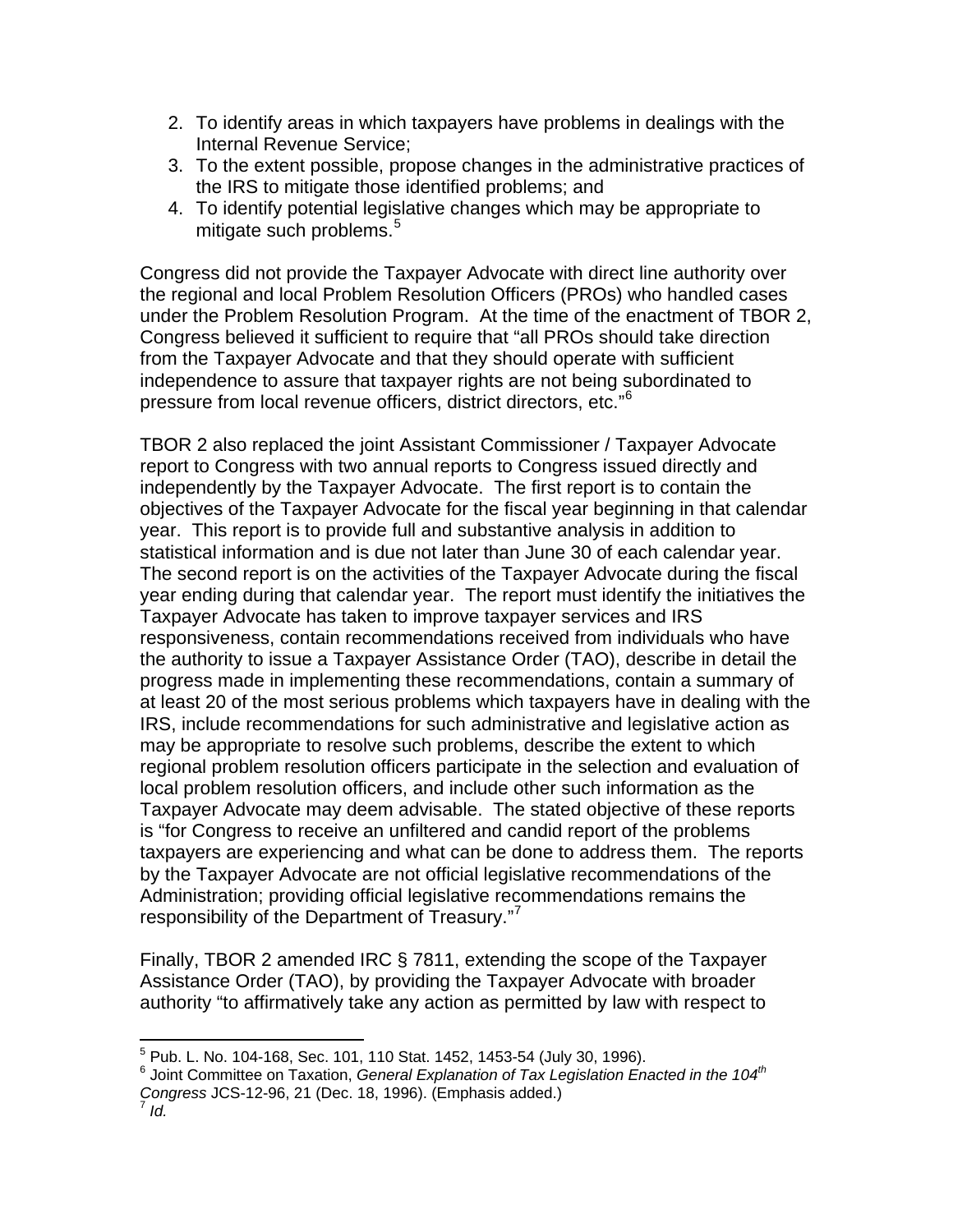taxpayers who would otherwise suffer a significant hardship as a result of the manner in which the IRS is administering the tax laws."<sup>[8](#page-2-0)</sup> For the first time, the TAO could specify a time period within which the IRS must act on the order. The statute also provided that only the Taxpayer Advocate, the IRS Commissioner, or the Deputy Commissioner could modify or rescind a TAO, and that any official who so modifies or rescinds a TAO must respond in writing to the Taxpayer Advocate with his or her reasons for such action.

In 1997, The National Commission on Restructuring the Internal Revenue Service called the Taxpayer Advocate the "voice of the taxpayer." In its discussion of the office of the Taxpayer Advocate, the Commission noted:

Taxpayer Advocates play an important role and are essential for the protection of taxpayer rights and to promote taxpayer confidence in the integrity and accountability of the IRS. To succeed, the Advocate must be viewed, in both perception and reality, as an independent voice for the taxpayer within the IRS. Currently, the national Taxpayer Advocate is not viewed as independent by many in Congress. This view is based in part on the placement of the Advocate within the IRS and the fact that only career employees have been chosen to fill the position.<sup>[9](#page-2-1)</sup>

In response to these concerns, in the IRS Restructuring and Reform Act of 1998 (RRA 98), Pub. L. No. 105-206, Congress amended IRC § 7803(c), renaming the Taxpayer Advocate as the National Taxpayer Advocate and mandating that the National Taxpayer Advocate could not be an officer or an employee of the IRS for two years preceding or five years following his or her tenure as the National Taxpayer Advocate (Service as an employee of the Office of the Taxpayer Advocate is not considered IRS employment under this provision).  $10$ 

 RRA 98 provided for Local Taxpayer Advocates (LTAs) to be located in each state, and mandated a reporting structure for LTAs to report directly to the National Taxpayer Advocate. As indicated in IRC § 7803(c)(4)(B), each LTA must have a phone, facsimile, electronic communication, and mailing address separate from those of the IRS. The LTA must advise taxpayers at their first meeting of the fact that "the taxpayer advocate offices operate independently of any other Internal Revenue Service office and report directly to Congress through the National Taxpayer Advocate."<sup>[11](#page-2-3)</sup> Congress also granted the LTAs discretion to not disclose the fact that the taxpayer contacted the Office of the Taxpayer Advocate or any information provided by the taxpayer to that office.<sup>[12](#page-2-4)</sup>

<span id="page-2-0"></span> 8 Joint Committee on Taxation, *General Explanation of Tax Legislation Enacted in the 104th Congress* JCS-12-96, 22 (Dec. 18, 1996). 9

<span id="page-2-1"></span>Report of the Commission on Restructuring the Internal Revenue Service: *A Vision for a New IRS* 48 (June 25, 1997).<br><sup>10</sup> Pub. L. No. 105-206, Sec. 1102, 112 Stat. 685, 697 (July 22, 1998).<br><sup>11</sup> IRC § 7803(c)(4)(A)(iii). <sup>12</sup> IRC § 7803(c)(4)(A)(iv)*.* 

<span id="page-2-3"></span><span id="page-2-2"></span>

<span id="page-2-4"></span>